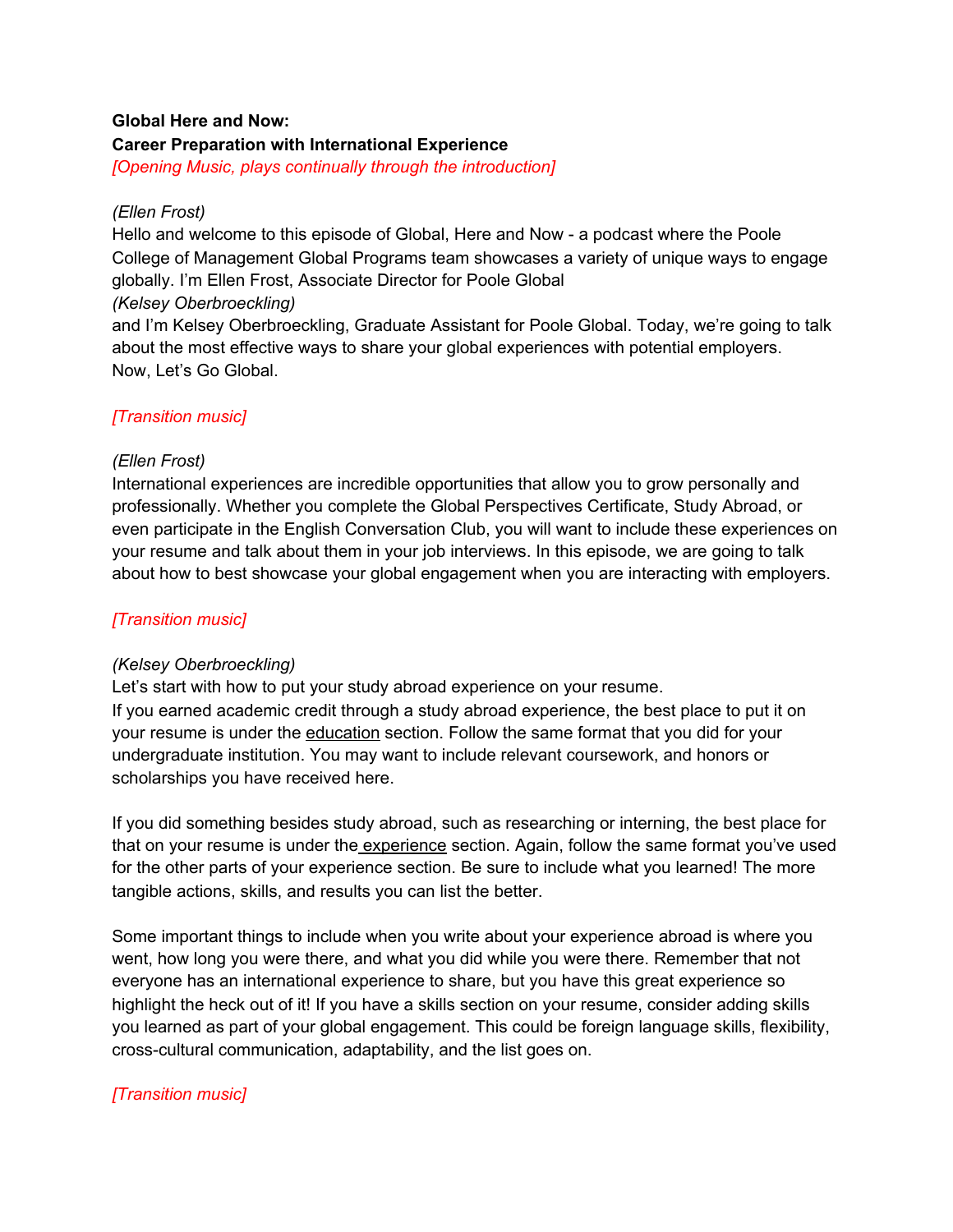#### *(Ellen Frost)*

Let's transition to how to talk about your international experience with potential employers.

For your short introduction in a networking setting, also known as an "elevator pitch," only include your international experience if it is a hallmark of your undergraduate experience and relates specifically to the job or employer. For example, if you studied in Paris and want to go into the high fashion industry, definitely talk about those international experiences in your elevator pitch.

As for the interview, you should incorporate your global engagement in a variety of questions. For example, the question "tell us about a time something did not go according to plan" is a great time to talk about how you missed your train and had to adjust your travel plans abroad. The question "explain a challenge you've had to overcome" could be your time to talk about combatting culture shock and adjusting to a new environment. Use the published job description as a road map for potential interview questions. For example, if the description mentions the importance of time management, you can talk about how you managed your studies abroad with your exploring abroad. For many of the skills listed on the job description, you can think of the best example from your international experience to formulate an interview response ahead of time. If it's important enough to be on the job description, it will most likely be asked about in the interview!

### *[Transition music]*

#### *(Ellen Frost)*

As you are preparing to talk with employers, think about the skills you gained from your experience, most notably the ability to tackle uncertain situations, how you listen and communicate well, and your enhanced social skills from the environment abroad. All of these skills can be applied to nearly every job out there, and your skills have an international edge that is attractive to employers. If there is a particular stand-out story or learning experience you gained from your study abroad experience, find a way to get it out in the interview. Again, your global engagement will make you stand out to employers, so be sure to intentionally work these global experiences into your answers.

Remember, when talking about your international experience, avoid general statements like "it was fun" or "I had an amazing time." Give examples of specific experiences you had abroad and make sure they are relevant to the employer you are talking to. Having fun does not make you a great employee. Learning to deal with stressful situations in a new environment does! See the difference?

# *[Transition music]*

*(Kelsey Oberbroeckling)* Let's recap that great information.